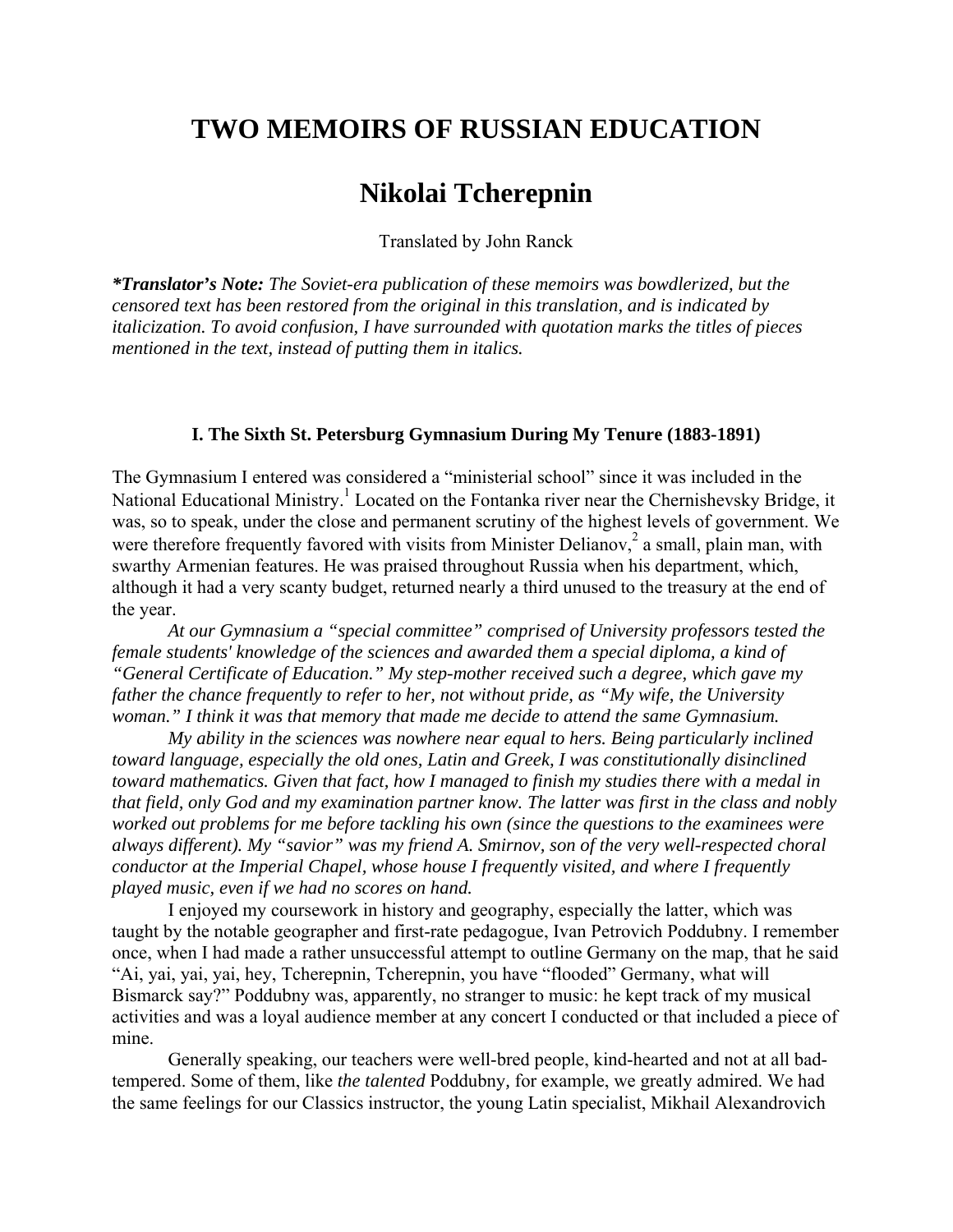Georgievsky, a junior representative of that famous pedagogical family. Other of our teachers, however, received less of our attention and affection, but they were all worthy people, leaders in their field, and we respected them all.

The Petrov brothers were especially honored for their years of service and for their age. One of them, Leonid Petrovich ("*Father Leonid*"), taught theology, and the other, Konstantine Petrovich taught Russian grammar. I want to focus on their unique and original personalities:

Of Karelian ancestry,<sup>3</sup> they were quite Russified, yet retained their austere forebears' focus and insistence on hard work. They both had their unique ways of approaching teaching: they were very strict with their students and systematically, persistently presented and explained in great detail the substance of their lessons, *for example in Church Law or Russian language*. Most lessons with "Father Leonid" were spent being interrogated by him, since he did not like sitting behind the lectern. He would sit among the students at their desks, usually near the ones he liked best. He would draw little pictures of country villages, with inscriptions like "Smirnov walking his dog to the cafe," or simply "pharmacy," etc. and would give these unpretentious little drawings to the special students near whom he liked to sit. The lessons invariably ended with "further explanations" of the course material. We found it important to pay attention to those explanations, since we knew that questions to test our assimilation of that material would be on the next exam. To those who enjoyed his affection, and whose study he guided, he would use the affectionate form of address, and would seldom call on them. The remaining students, among whom I counted myself, however, he would address formally and would call on in almost every session.

Generally speaking, I did not enjoy our church law teacher's affection, and did not receive encouraging little pictures of the dog entering the cafe. On one very important exam before graduating from the fourth year to the fifth, however, I got a "B," an occasion almost unprecedented in the school's history. *To this day I cannot explain how that happened, especially since I am a man of genuinely pious upbringing, who grew up in a religious family, and, subsequently became a composer whose religious music occupies a very important part of my artistic output.* 

I recall the following two examples of my personal interaction with the father arch-priest: once, when I had not understood one of his explanations, I asked him a question. In answer, using the familiar "thou," the following rang out: "Sit thee down. I do not suffer fools." The second incident took place during a graduation exam on church law after my correct response to the question it had fallen to my lot to answer: "I give you a five, but remember this, since you never seem to know your Catechism." He said this very preceptorially and not, it seemed to me, without vexation.

Like his brother, our Russian language teacher, Konstantine Petrovich Petrov was very serious and strict with his students. He was, however, much more lively, and during his lessons he liked to discuss current intellectual events. Whether he had attended a concert, an opera or a play, or visited an art exhibition, or read a new book, he made sure to discuss it with us during our class time. Given his great age and our relative youth, one must say that the content of his opinions did not excite us, but those opinions were always interesting and enlivened his lessons. In other respects, like his brother who read and explained catechism to us, Konstantine Petrovich read and explained Russian verse and prose, and was a very good teacher in reading and recitation. If his explanations did not satisfy us, we were free to challenge them. I remember one of my appearances in class in connection with the teacher's explanation of the last verse of the well-known poet, Pushkin: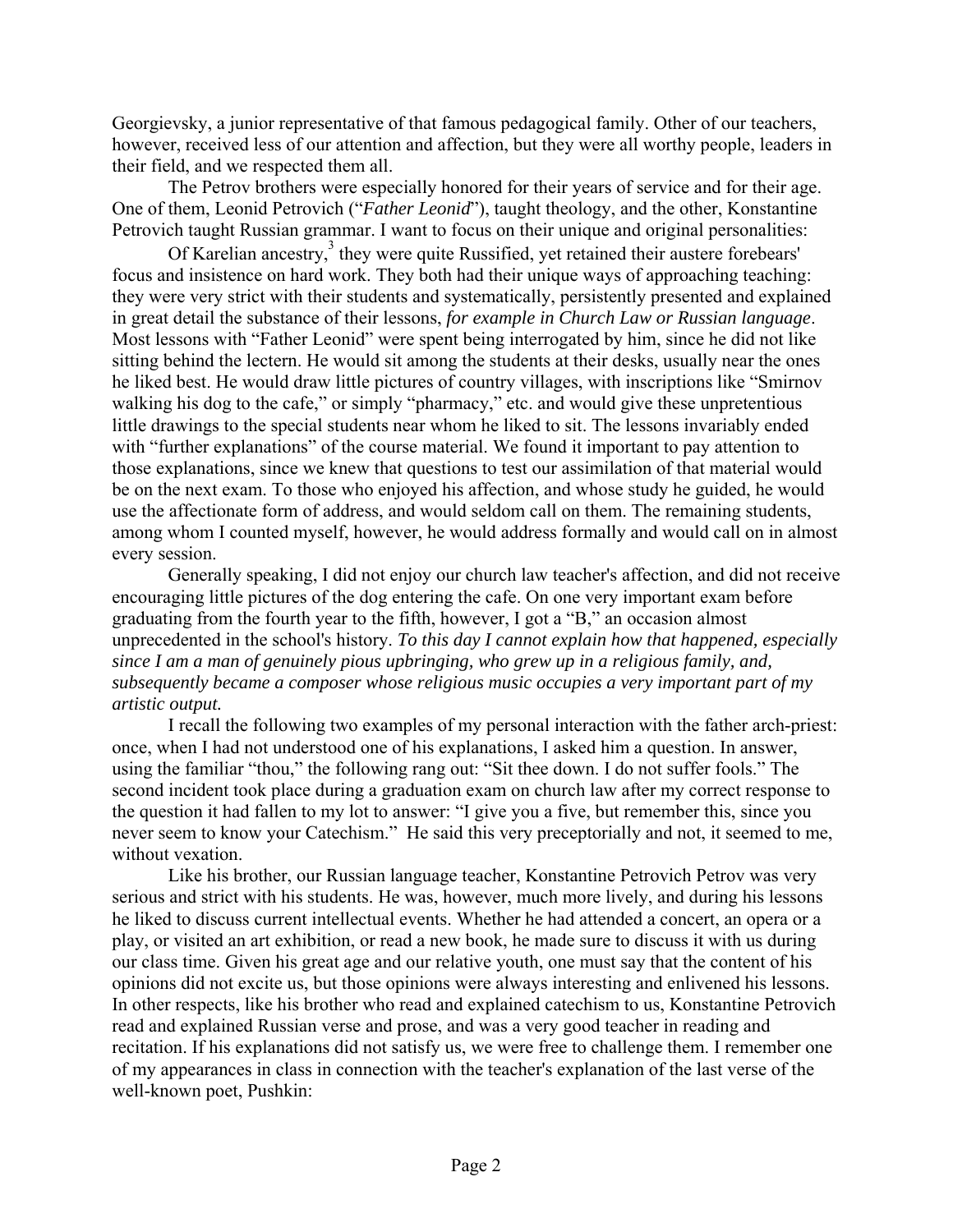Sometimes when again I am drunk on harmonizing, Upon my fiction I find I'm crying, Perhaps upon my sad decline, Will smiling love one last time shine.<sup>4</sup>

Our mentor believed that Pushkin the "versicler" (as one called them then) $<sup>5</sup>$  was</sup> expressing his last hope before dying; that it was precisely in the field of poetry; and that he wrote this poem relating to "the harmony of verse," to fiction written "in verse," and for love "of verse." I, however, claimed that the poet's meaning was much broader: that by "drunk on harmonizing" he meant love of music; that by "fiction" he meant poetic and literary creation; and by "love" he meant love in general, in the broadest understanding of that word. I do not know who was correct, but the argument was heated and many of my friends were in favor of my interpretation. I did well in this class, wrote reasonably good essays on class assignments, and willingly read and declaimed verse.

Konstantine Petrovich also apparently harbored some kind of "family" hostility toward my immature appearance, which subsequently revealed itself in a quite amusing manner. Several years after I graduated, my brother, who was at the time a student at the Gymnasium and Petrov's pupil, told me that once, as he was confiding his impression of a symphony concert to his students, Petrov delivered the following tirade: "Last night I heard a piece by our former student, Tcherepnin, now (said with scathing irony) a well-known composer. Well, good luck to him, good luck to him (with a patronizing, all-forgiving sideways gesture)."

Konstantine Petrovich's son, Dimitri Konstantinovich, was a well-known Spanish scholar, an advocate of Calderón, Lope de Vega, and Cervantes<sup>6</sup>, and a professor at our university. What a range this Karelian family had: from the cold deprivation of their native homeland to the foreign sultriness of Iberia, spiritual sister of our "Iberia" -- beautiful Greece.

Our class inspector was one of the mathematics teachers, Ivan Pavlovich Zelenin, a very nimble, thin, smooth-shaven elderly man, with wire-rimmed glasses over his kind-looking, weak-sighted eyes. We liked him very much and were not at all afraid of him, even though he was very good at catching those who liked to smoke near the fireplace. This skill of his was one with which I had first-hand experience.

During my tenure at the Gymnasium the director was Mikhail Vasilevich Pustonsky, a very good, affable, soft-spoken man. After his demise, Dimitri Nikolaevich Solovov assumed the job. Our new director was a very good musician and zealously introduced music into the curriculum of the school that had been entrusted to him. He was known as a composer of religious music and was the author of many very popular church works. In the assembly hall, before classes began, Dimitri Nikolaevich initiated us to daily performance of devotional choral hymns, in which he always participated,. All the students (there were about 600 of us) sang in the chorus. One of us also always led the chorus. I frequently and with the utmost pleasure fulfilled this first-in-my-lifetime choral conducting duty. A separate student chorus, under the guidance of an excellent choirmaster, was established for liturgical singing. As much as possible, students who had the capability and desire for such experience conducted this chorus.

The repertoire of our "secular" chorus was much broader and more interesting from a musical standpoint and included more Russian composers, e.g. some of Dimitri Nikolaevich's excellent choral arrangements. *I especially remember "Lord! Love our tsar," from [Glinka's] opera "Life for the tsar" that he arranged for chorus and that we frequently sang.* In addition, he formed a student orchestra that included any student who played any kind of instrument. To fill the missing wind parts, he invited soldiers of the Music Chorus. Organization and administration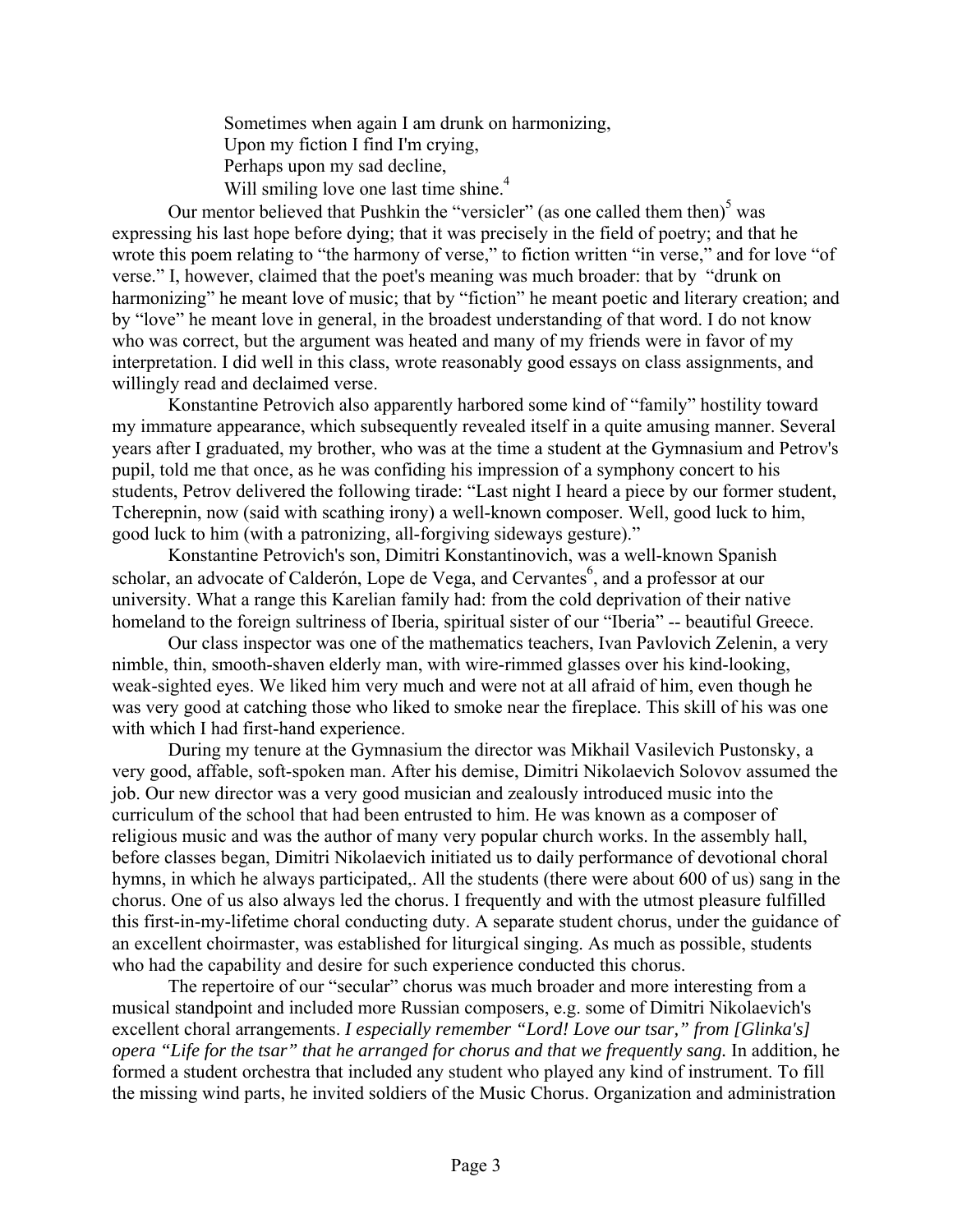of orchestral matters was entrusted to the venerable organist at the Mariinsky Theater, Professor Voyachek, who later became my colleague at both the Mariinsky Theater and the Conservatory. How well I remember his crooked, old figure, with a large, woolen scarf that always covered his shoulders. He also wore a rather threadbare overcoat that was often covered with snow or frost when he came inside. Whether in support of the psalms of the believers against the eternal enemy in "Faust" or in greeting the wedding couple in "Lohengrin*,"* wearing old, ill-fitting wirerim glasses, he would slowly climb the steep ladder to the organ, which was his workplace in the theater.

The maestro provided beautiful arrangements for our huge gathering, and rehearsed and performed with us for various festive events, including evening musicales, plays, etc. The daily life of the orchestra and its regular rehearsals were our responsibility, or more specifically, my responsibility, since I usually played the piano part, which occupied no small role in these arrangements. From there it was only a small step to leading the entire group, which provided my first conducting experience.

My friend Safonov<sup>7</sup> was my closest associate in the orchestra since he had an insuperable desire to play many instruments. To quench this desire, one of the "hired hand" soldiers gave him a baraban, or drum, which in those days were called "Turkish." For the performance of a Haydn minuet, which called for a tympanum for that particular note, we decided one day to get a "D" out of this instrument that was not designed to produce an "even-tempered" pitch. Great was our joy when we finally succeeded in drawing the desired sound from our "Turk." That joy, alas, was short-lived, since at its first solemn blow, the baraban burst, causing as much trouble for the soldier who was responsible for this state property as it did for Safonov and me. We managed to conceal this incident from the authorities, and Safonov, who was very well-to-do, covered all the "charges and damages" out of his own pocket. At that time, Safonov was the principal tympanist in the student orchestra and studied with Vojtsekh Ivanovich Glavach.<sup>8</sup> Glavach was beloved by the St. Petersburg public and was a popular conductor of the summer concerts at the Pavolvsky Vauxhall.<sup>9</sup> Later on, in the 1930s, I happened to see Safonov in Paris. Until his emigration from Russia, he was a director in the Finance Ministry.

Looking back on my years in the Gymnasium, I remember them with gratitude. They provided me with a good education in the classics and allowed me to attend the University. The Gymnasium gave me a good musical background and definitively confirmed my intention to become a professional musician.

## **II. IMPERIAL: The St. Petersburg University of my tenure (1891-1895)**

My years at the university were outwardly peaceful ones for my "alma mater."*Academic life took its normal course in an epoch that was recognized as being "reactionary" at least as far as politics were concerned. As far as the students were concerned, I don't remember, unless one considers the usual skirmishes with the police in a bar on the University's Founding Day, February 8. These skirmishes typically resulted more from the excessive zeal on the part of the police than from a "revolt of the students." Later on I will more closely cover that memorable day of my student days.* 

Our faculty included scholars known throughout Europe who enjoyed the sincere respect and often the admiration of their students. Vasili Ivanovich Sergeyevich was the most popular lecturer on the history of Russian law, and was the author of the noted "On Ancient Russian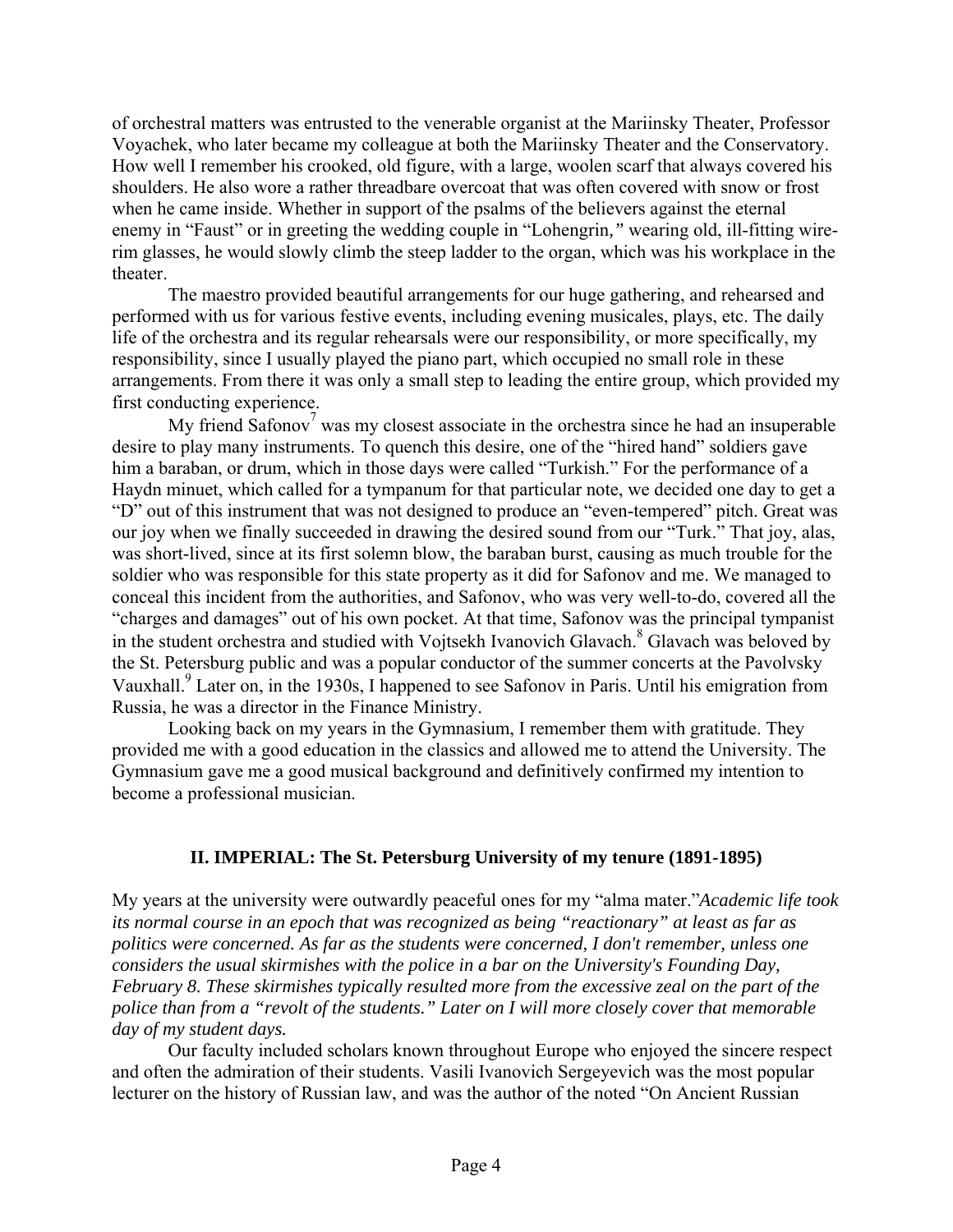Law," as well as many other very valuable scholarly works. His lectures took place in very large Lecture Hall No. 9, and were always chock full of law students and members of other departments. In clear, colorful, Russian language, and with his unusually cogent scholarly thinking, he laid before us the historical bases of Russian jurisprudence and made a compelling impression that evoked a great interest in the subject.

Friendly applause before the lecture and ovations at its conclusion were constant companions of our beloved professor's presentations. To accompany him afterwards along the entire length of our endless university corridors, which once connected all twelve colleges during the Petrov period, became a tradition, *though it sometimes seemed to me that he was a little embarrassed by it.* Imposing, in a formal vitsmundir<sup>10</sup> of impeccable cut, and wearing goldrimmed glasses, Vasili Ivanovich walked at his usual slow, majestic pace, surrounded by students. He continued to chat with them, giving detailed, considered answers to the questions they posed.

With the professor's consent, I chose the topic "Boyars in ancient Russia" in order to fulfill a required thesis on a course topic in the history of Russian law. I wrote a quite satisfactory essay that drew upon the work of Kliuchevsky, $11$  Yablochkov, $12$  Zabelin<sup>13</sup> and Sergeyevich himself. These essential sources of my essay remained on my writing desk for a long time. Later on I would frequently reread them, always with great interest.

Vasili Ivanovich was a great music lover and constant audience member at the Imperial Russian Music Society's symphony concerts in the Hall of the Nobility, to which concerts he had a subscription.

Professor Korkunov<sup>14</sup> taught us general legal theory and the philosophy of law. He was a brilliant scholar and his "General Legal Theory"was a major work that enriched Russian juridical science. *Since this course summarized and synthesized legal theory, which is so important to the budding legal scholar and which introduces him to the very summit of legal science, I still do not understand why we studied it in our first year, that is, before the courses in civil and criminal law. While I was preparing for my final "Government exams," I was, at last, able to appreciate in a concrete way all the depth of the author of "General Legal Theory,"and its relevance to our "Judicial Code."* 

Korkunov spoke softly, not always distinctly, and without a hint of rhetorical skill. He was nonetheless convincing and inspiring. In his private life Korkunov seemed to us, his students, somehow broken, incomprehensible and strange. These traits subsequently led to a severe depression. I remember him sitting in an unnatural, careless pose in the concert hall, his troubled, dim eyes glued to one spot, almost always on a fellow-concertgoer, which sometimes caused him serious trouble. Shortly after the years under discussion, Korkunov withdrew from scholarly work. Both his university and Russian juridical science lost one of their most gifted representatives.

The captivating, brilliant and worldly Duvernois<sup>15</sup> taught us civil law and proceedings. He was very close to the court of Grand Duchess Ekaterina Mikhailovna, who was a patroness of the arts, especially of music. A professor at the Imperial Alexandrovsky High School<sup>16</sup> and at the School of Jurisprudence, $^{17}$  Duvernois was a very lively, engrossing lecturer and aroused in us a great interest in his field, a subject which by its very nature would not otherwise have captured the imagination of his students. *I particularly remember, for example, his incredibly lively and vivid presentation of the specific features of feudal property law in the Polish provinces.* 

At the Civil Law final exam I drew a question concerning a son's memorial. The answer enabled me to use one of Duvernois' pamphlets that covered the legal position of the individual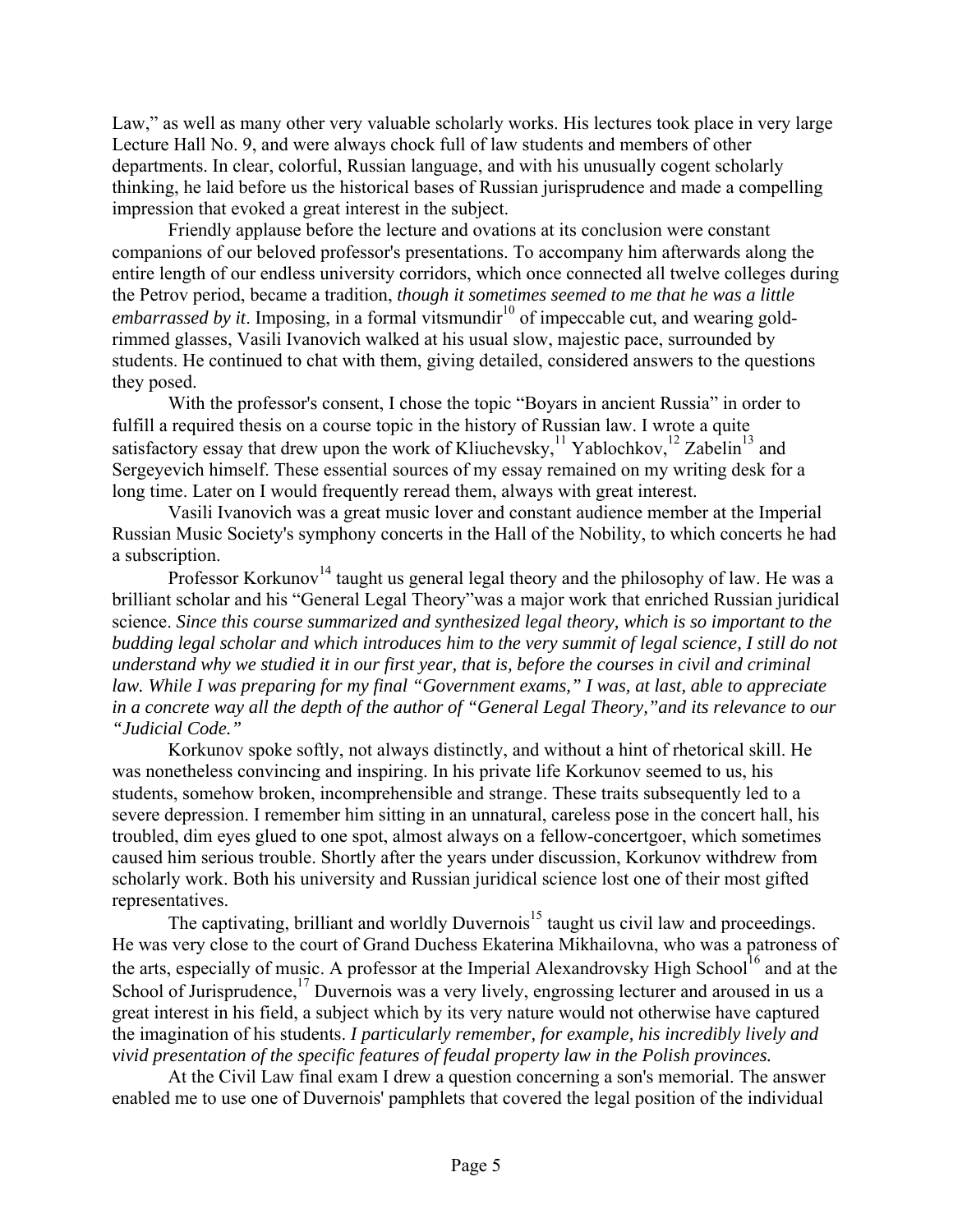in Roman law, in which I had a great interest. I was happy for the chance to outline the fundamental position of this pamphlet in my response. Duvernois listened closely and approvingly to my answer. When I had finished, he asked, "Are you likely to specialize in Civil Law?" Since I had already made a firm commitment to music, I replied, "No, I do not think so – I am a musician." "Well, then, it would be very pleasant to hear you," Duvernois replied with a smile, probably a little perplexed at my unexpected response.

Two professors, I. Ya. Foynitsky<sup>18</sup> and N. D. Sergeyevski,<sup>19</sup> taught criminal law and proceedings. They both were leading scholars and excellent lecturers, having undeniable credibility among their students. Otherwise they were "fire and ice," not so much for personal differences coming between them, but rather for their differences in such an important field.

Short, frail, consumptive, and half-dead by the looks of him, Foynitsky would lecture with a weak, weary, nasal voice, gasping, and slowly drawing out his words, while tall, sanguine, husky Sergeyevski lectured with loud, quick and lively speech. They were also dissimilar from one another in their approaches to their field. A confirmed humanist and representative of the liberal branch of the field, Foynitsky was an ardent opponent of capital punishment; Sergeyevski more closely adhered to the "krepostnik" as they were called then - landlords advocating serfdom - and was on the side of the defenders of the death penalty. The death penalty, as is known, was widely applied in political transgressions. But in the actual legal code it was mentioned only in three instances: matricide, murder of a priest in a church during a service, and murder of a master by his apprentice.

The fundamental contradiction in our mentors' outlook naturally was reflected in their presentation of various areas of the penal code. This put us students in a very difficult position during the exams that were administered by both professors. To respond to Sergeyevski in Foynitsky's language, or visa versa, meant complete failure in either situation, so that the candidates had increasingly to "trim their sails" in order avoid Charybdis and not hit Scylla. Though neither one was our "sovereign king," both of these worthy representatives of Russian juridical science had a great influence on their students and were respected by them. *In particular*, Foynitsky had the sincere affection of many of us. Their future lives were also dissimilar: Foynitsky remained resolutely behind his lectern, while Sergeyevski exchanged it for a senator's arm chair "as a public representative."<sup>20</sup>

Professor Martins was a striking, colorful figure and a recognized authority on international law, which he taught. A learned scholar of European renown, he frequently participated in various international conferences both in Russia and abroad. In his very appearance and the irreproachable elegance of his clothing, for example his proper, tightly buttoned black frock coat, Professor Martins looked rather more like an official ambassador of some powerful country, a position to which, incidentally, it must be said he aspired. He lectured with a genteel, somehow effeminate, foppish manner. This adhered closely to his outward appearance, which was so different from the rest of the faculty. He would present his specialty, that was so topical and current, in a fascinating manner. He would deliver his austere academic narrative with great wit and tact, interspersing it with extraordinary episodes that corroborated or elucidated some point or other of his lecture. *His lectures drew a full crowd and were a great success.* 

The worthy theologian, Bishop Gorchakov<sup>21</sup> taught religious law, *in which I was particularly interested*. He was a very good speaker and a leading authority on both religious law and church matters in general. His audience was not large, but very faithful, and he laid out his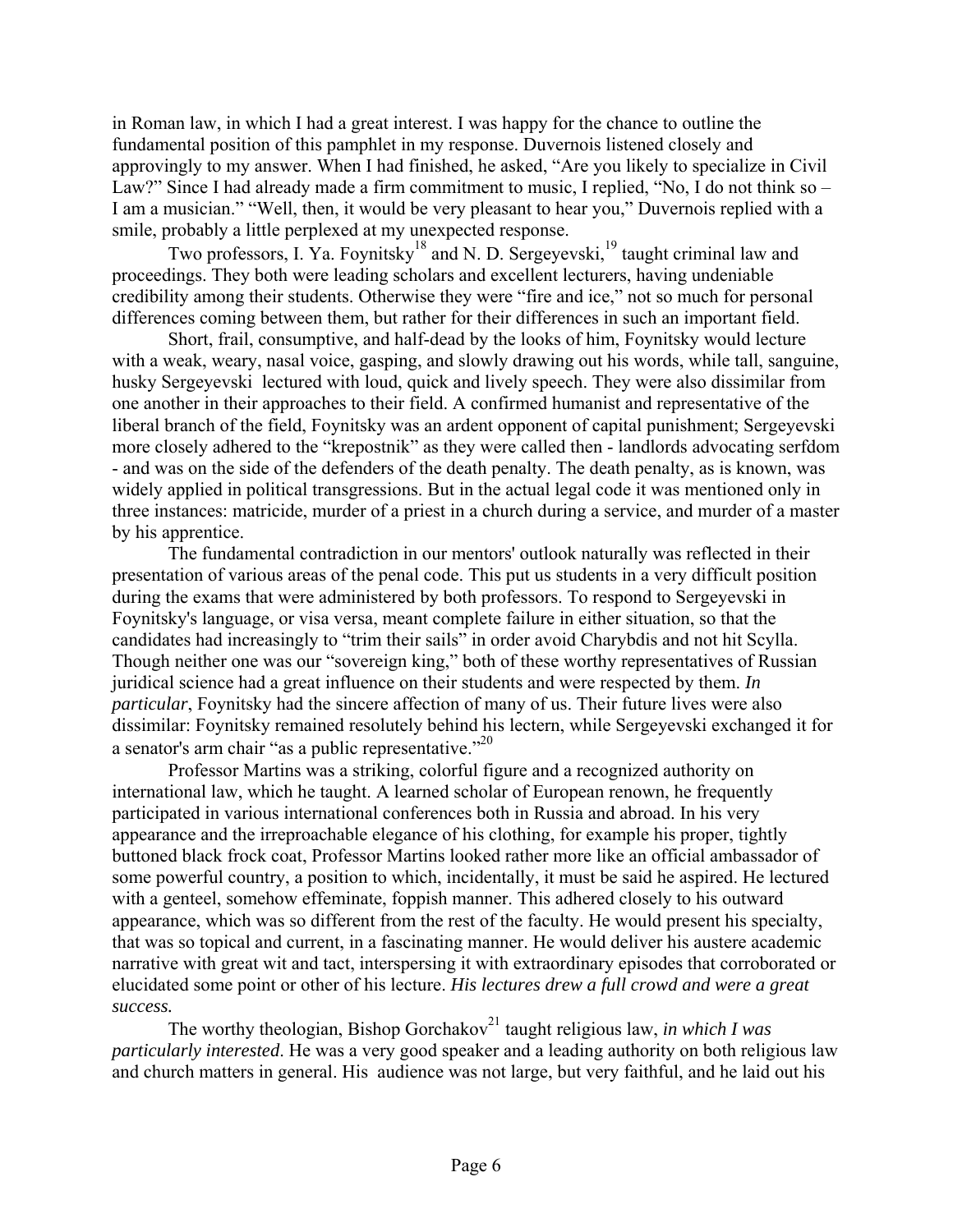subject matter vividly and thoroughly. The exams in church law were very serious and were considered an extremely important part of the law degree.

The official theology course was charged to the Archbishop, Professor Rozhdestvensky, who, allegedly in opposition to Gorchakov's lively, easily digested manner, lectured very pedantically and turbidly.

Later, soon after finishing my conservatory studies, I was asked to teach chorus and music theory at the St. Petersburg Mariinsky Institute, in the chapel where my church law professor served as abbott. During our rare meetings in the Institute's corridors, Gorchakov's great, amiable and worthy figure, embedded in my memory from my student days, represented nothing new. It was however, through his relationship to me as a close associate there that I saw Gorchakov in a completely different, Christian, pastoral light.

My responsibilities with the Institute students took place in the evening, and when I entered the large Chancellery, which also served as the teachers' lounge, I would find it empty and dim. The sole person still there was always our "Father Deacon," invariably plodding over an over-sized journal. This was because he was entrusted with daily and endless work of great importance: since the Institute ate every day, the father deacon, day after day, accounted in his never-ending chronicle everything that was consumed. In these *quiet* evening hours, he was usually very inclined toward conversation, and sometimes seemed caught up in some kind of blissful reverie, the origin of which soon became clear to me. In one of the pockets of his billowing deacon's cassock was a little bottle to which he assiduously applied himself during his nightly chores. Since I was his only companion at the time, and an unwitting confidante, Father Deacon quickly became accustomed to me, and even felt a certain affection for me since I was a musician. Occasionally he even offered to have me take a "snort" from the bottle as "a pick-meup," as he put it, as he himself had done. The first time, he took offense at my refusal; but afterwards he stopped offering, although he himself steadfastly imbibed "for the glory of God."

During the ten minute period between classes, he always entertained me with stories that pertained to his personal, deaconal activities at the cemetery of the Church on the Okhta (on the other side of the Neva river).<sup>22</sup> I could not understand whether these guest appearances took place with the knowledge of his strict Father Superior or whether that Father Superior simply ignored them in view of the deacon's large family, or for some other reason. At least one thing was clear to me: the deacon's Okhta cemetery "seasonal work" was the brightest development in his demanding deaconal existence, if not the most meaningful. With relish he would confide in great detail the good and bad luck that came his way in this realm of his life: whether he got an unexpected invitation, or, conversely, whether he was "evaded" when he was expecting an invitation. His multifaceted critique also covered the greater or lesser "grandeur "of the funeral rites. The Deacon was also a fine connoisseur and expert who was usually invited to wakes, and who well knew all the "eats and drinks" of which they normally consisted.

*One night after my classes, I happened to go down to the Chancellery and saw the Class Inspector, my former mathematics teacher at the Gymnasium, the very good Petr Antonovich Litvinsky, the Institute accountant, and the permanent chronicler Father Deacon. They were having a lively discussion on a rather sensitive question: The services of a bull had been requested for the cow that provided milk to the Institute's female students. How should this expenditure be included on the invoice that was presented to the Institute's female boss without offending her femininity and chastity or shocking her with the gross reality of this fact? After a long discussion, they had turned to the Father Deacon for advice. With his deep knowledge of*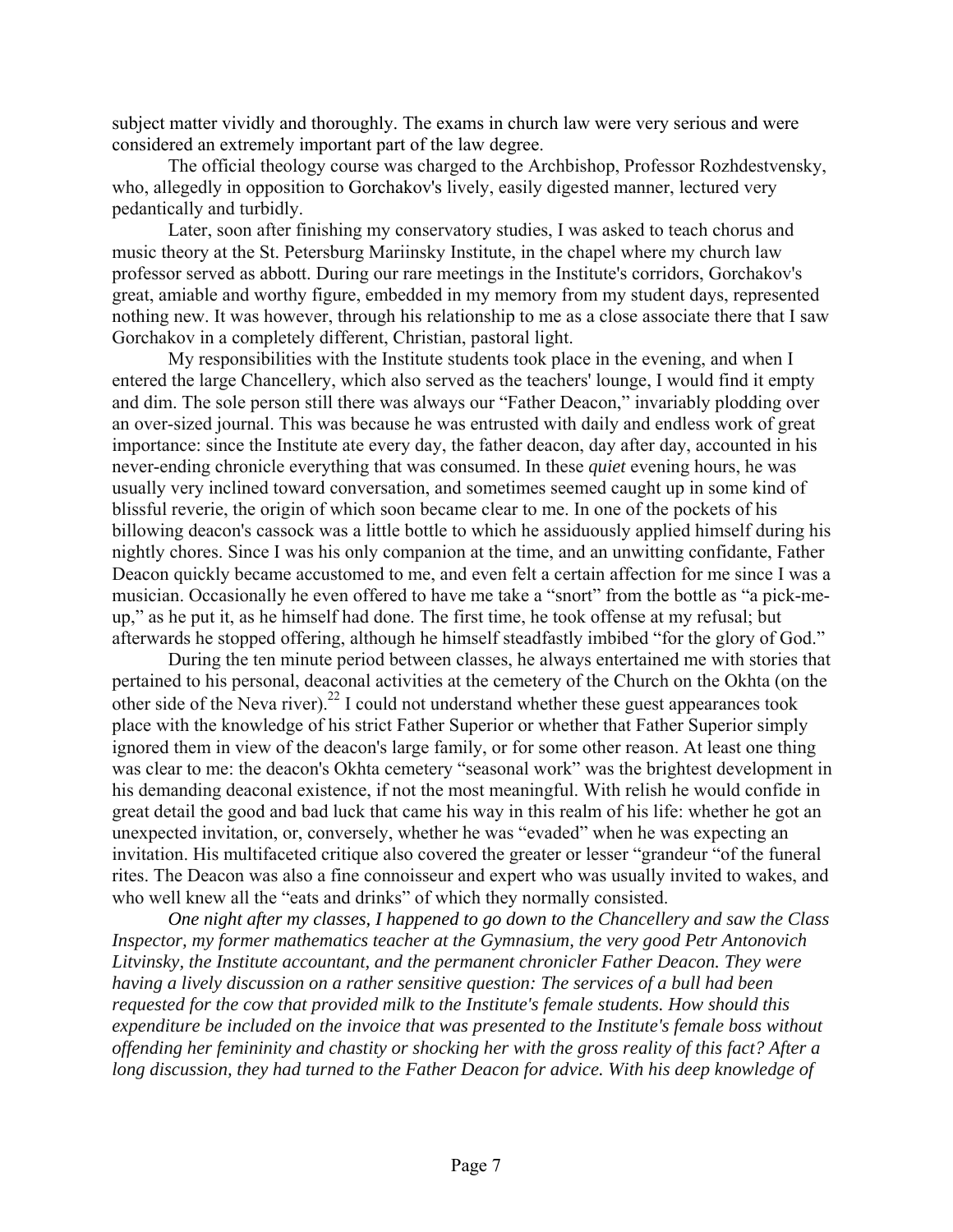*everything that was contained in the invoice, he categorically decided to include the expense under "building repair expenses." This was carried unanimously and with gratitude.* 

The Deacon's outward appearance was unprepossessing: he was short, bald, with Jewish sidelocks, a thin, scraggly beard, and bright eyes. Clear traces of "fondness for the bottle" marked his face. It is incomprehensible how he could keep his job, when his superior was the worthy, austere, and righteous arch-priest Gorchakov. How would the Father Abbot defend and retain such a colleague in the prim and proper Institute? The deacon was undoubtedly a "weak" man, moreover in the presence of such an exacting and dictatorial boss as Maria Alexandrovna Olkhina. In this case I think Father Gorchakov followed the evangelical precepts and his deep understanding of the spiritual essence of Christ's teaching.

Among the many legal courses taught in the law school, I most looked forward to the course on Roman law. (Since having been a good Latin student in the Gymnasium, I was very interested in everything about the classical Roman era.) The course on art history was especially important -- one might say essential -- for me as a budding composer and for my aesthetic development. Alas, professor Efimov, $^{23}$  the Roman law professor, was only an adequate teacher, and lectured as if giving a report on the subject, which aroused in us no particular interest in the subject.

Professor Kondakov<sup>24</sup>, who became a well-known scholar, taught us art history. After the entire four years I spent at the University, all I can say about this class is: "Private-docent Kondakov, whose paid mission was to prepare us for his course, "The History of Art," sadly returned two rubles to our pocketbooks. It was quite impossible to find a replacement for our sadly lacking professor. Was it fair that I left the university an ignoramus in a subject that was so important to me and so close to my future artistic endeavors?

I studied Political Economics with the gifted professor Georgievsky.25 His interesting lectures nonetheless filled only half of the lecture hall, due to the unpopularity of his subject with most students at that time.

The Rector was the very esteemed and admired Dean of the Philology Department, professor Nikitin (chair of the philology department).<sup>26</sup> He was a very considerate, intelligent, benevolent man, and knew how to navigate his university "ship." No matter what particular gale confronted the university, the school failed to sink as long as he was at the helm. The "mutual aid fund" that he established and administered frequently rescued students in their hour of need. During my time at the university, students lived very separate existences. They were united by only two characteristics, one rather internal and one more or less external. The external characteristic that united us was the uniform that was required of all student. The internal was the irresistible inclination of the student body to celebrate the university's founding day (8 February)<sup>27</sup> with all the resultant consequences.

This important date brought together not only the students, but all of our alma mater's alumni. It began with a solemn convocation in the university's great hall, with official and scholarly speeches and a music program by the student orchestra. Glavach conducted, and it was attended by all the authority figures and the "big brass." The rest of the celebratory day and its finale, alas, were always marked by more or less bad behavior. This extended the length of that side of the Neva in the hospitable shelter of restaurants, inns, bars, snack bars, canteens, and other such institutions in which our pre-Revolutionary capital was so rich. Separate groups of "former students" assembled for meals according to their graduating class.

If you believe the rumor, on one of those days a happy company of students who were drinking together, sent an invitational telegram to the writer Saltikov-Shchedrin, $^{28}$  signing it: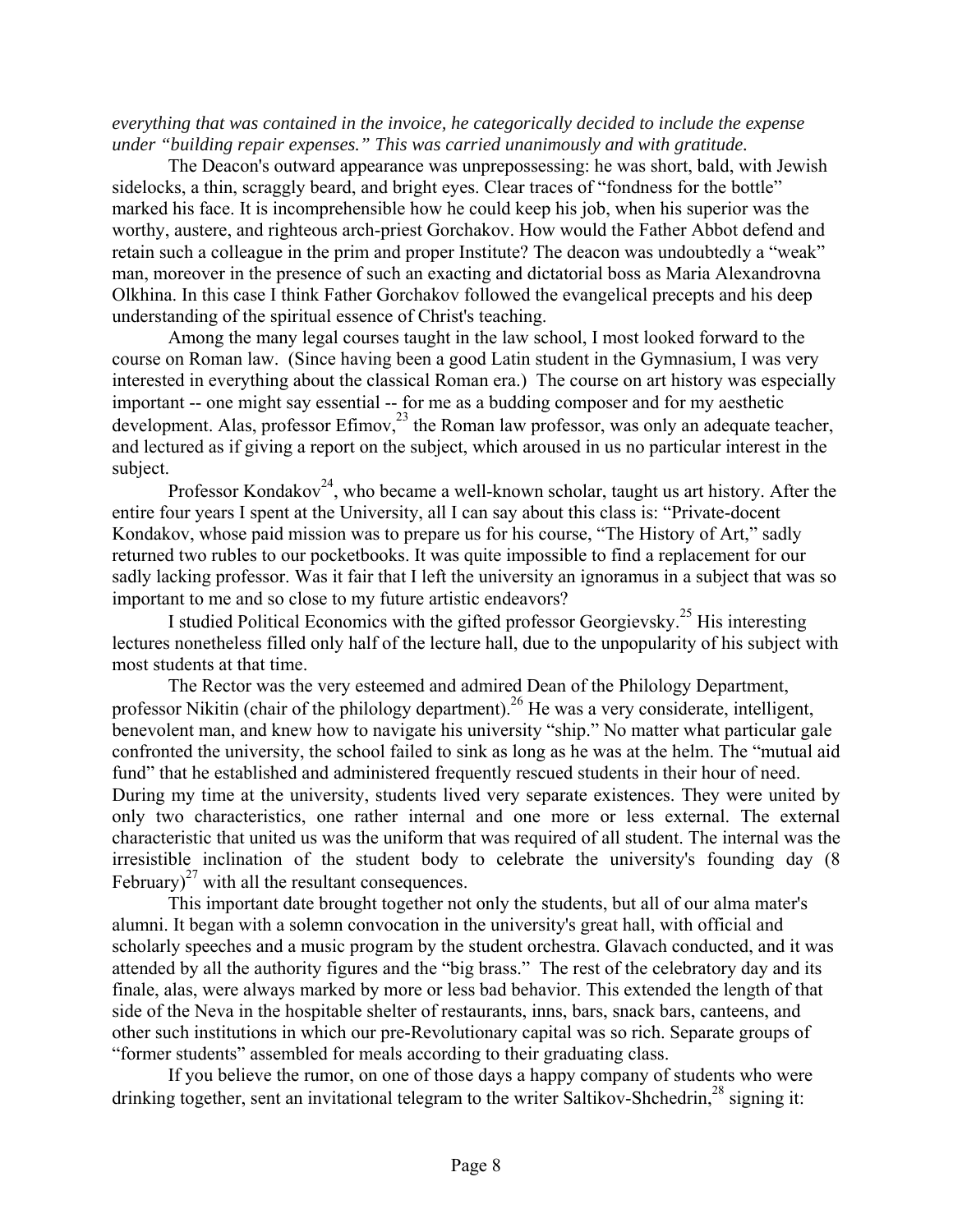"The annually dining students." They received from our well-known satirist a very affectionate reply with the signature: "The annually eating Shchedrin." During my tenure<sup>29</sup> a similar student invitational telegram might more correctly be signed: "from annually pie-eyed students."

Why indeed should our inoffensive, harmless student festivities be so regularly overshadowed by the continual accompaniment of beefed-up detachments of mounted gendarmes, courageous Cossacks with whips prancing along the streets? An explanation, though not an excuse, of course, of this truly unfortunate occurrence can be given, it seems to me, with a cursory description of the "everyday aspect," so to speak, of the student celebration of this anniversary that was so dear to us: in that period, some of the more well-to-do members of the student body permitted themselves to dine in restaurants and listen to their hearts' content to speeches by well-known writers, lawyers, literary figures, professors and others, who were then called "representatives of the intelligentsia," and who were connected to the university in one way or another. *Those speeches were* always enthusiastic and "inspiring," but in accordance with the norms of the times went no further than the Chekhovian position: "To see the sky covered in diamonds." $(30)$  Another much larger segment of the student body refreshed themselves with their beer or wine allowance and grabbed a bite to eat in honor of their alma mater. They spent the day in the streets, sauntering in an animated, friendly crowd along the main arteries of the capital, filling the spring-like air with the words of their beloved traditional songs: "From dawn 'til dusk," "To be on the cliffs of the Volga," "Long live the pope," etc. The list would not be complete, of course, without the immortal "Gaudeamus," that cornerstone of student repertoire the world over.

The following shows how this seemingly youthful and innocent manifestation of elevated holiday spirit became the subject of inhibitory, punitive treatment by those in positions of power: group singing was called "disturbing the peace," and the strolling happy crowds were considered "traffic congestion" in the language of the clueless and for the most part atavistic municipal "long arm of the law" that was ill-disposed toward students. Both these offenses called for every possible repressive measure, which ranged from being kept overnight in the clink to facing Cossacks on horseback with whips.

*A great number of the non-resident merry makers in the "traffic congestion" were pursued most often into the taverns that they had, in their slightly bleary state, been trying to*  find. During my last year at the University, when Mayor Trepov was in office,<sup>31</sup> an especially *abhorrent beating took place in the popular Palinsky tavern. I will never forget this.* 

The day of celebration ended. *Its slight intoxication passed, its bruises and even the scars from the whip healed*, and the student body returned to its usual self-contained and isolated existence. Students within the same department, and even in the same course were so completely unaware of each other that we often discovered later that many of us who had sat near each other for years on the same bench in the same lecture hall were not only unacquainted with each other, but had not even heard of each other. Non-resident students from out of town banded together in cliques according to their "country of origin," whereas local, "Peterburgian" students were completely isolated from each other and banded together according to their personal interests and the interests of the social stratum in which they were born and raised.

I happened, "on my life's path," to witness great turmoil. I was fated to live and work during a period unprecedented in the cultural history of mankind, during an epoch that presented to each living being - irrespective of whether, where or how he experienced it - a cruel, difficult reckoning of his very right to physical, or even spiritual existence. *The more I look back, the more I become aware and remember with gratitude and affection my blessed and cheerful*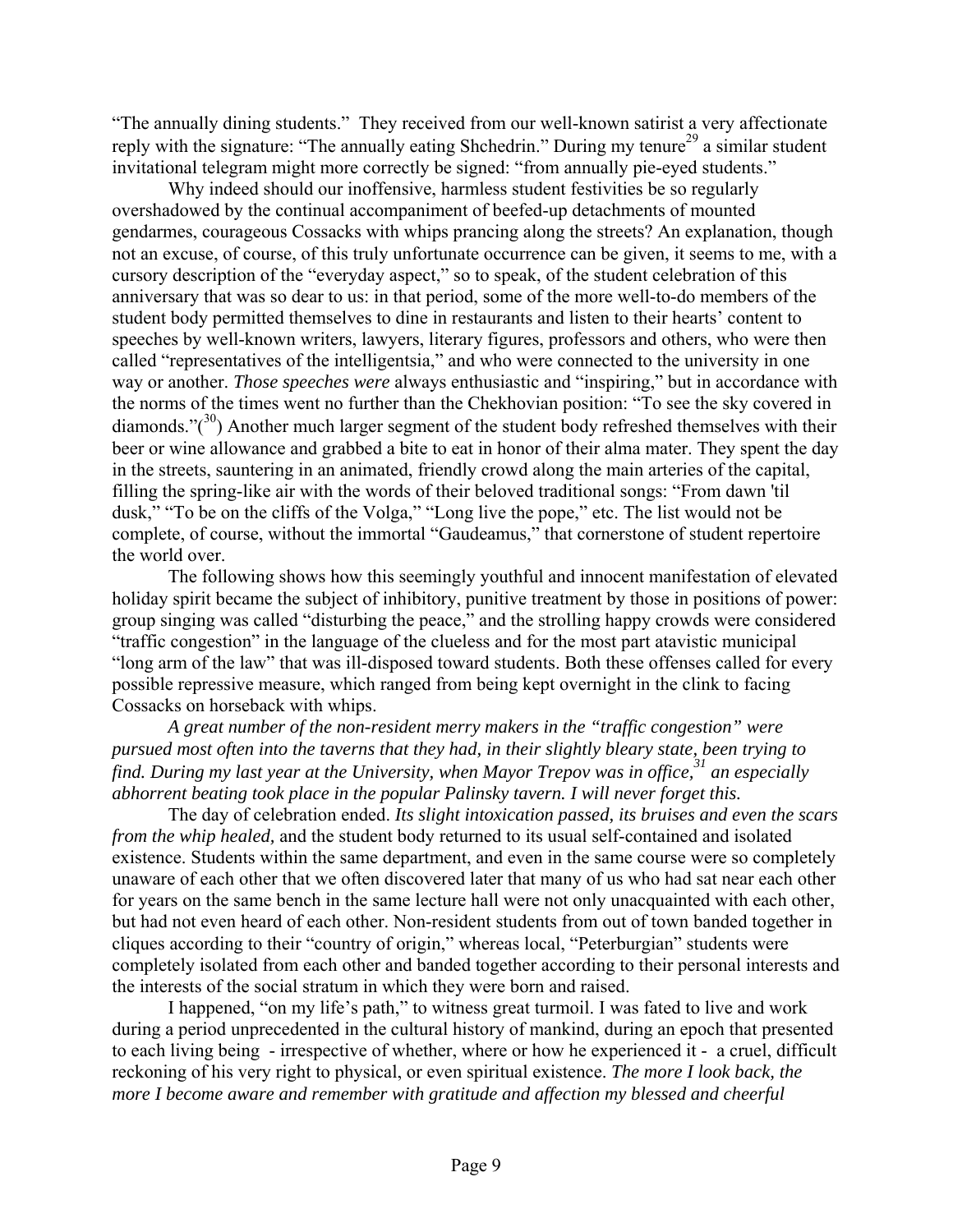*student years. This period, during the course of which no external circumstance could hinder my inner productive transformation, formed the basis of my artistic and cultural being.* 

Circumstances allowed our alma mater to continue to exist for no little period of time. The old gray walls of the university that had, during Peter's time, once held the entire administrative machinery of our vast government, and during Paul's reign had housed the Supreme Senate, finally became the central monument to Russian knowledge. These walls experienced much that was new and unheard of. They await complete unification of the entire student body, that was overwhelmed by the blind, uncontrollable waves of revolutionary chaos.

May my beloved university live forever . . .

*Vivat, Vivat non pereat.32*

 $\overline{a}$ 

3 Karelia is located between the Gulf of Finland and the White Sea. See <http://www.answers.com/topic/karelia-1>.

<sup>1</sup> The Sixth St. Petersburg Gymnasium was founded in in 1862. Its students came from the nobility and were taught church law, Russian grammar, introductory philosophy courses, Latin, German and French language courses, mathematics, physics and other courses including drawing and singing. It was a secular institution that included Protestants, Catholics, and Jews in addition to Russian Orthodox students. See the Russian-language page at  $\text{th}(x)$ :  $\text{th}(x)$  school.ort.spb.ru/magazin/mag\_arch/num2/ist\_scho.htm>. A picture of the school is at <http://school.ort.spb.ru/magazin/mag\_arch/num5/images/school.jpg>. The faculty's photo is at <http://school.ort.spb.ru/magazin/mag\_arch/num5/images/tiachers.jpg>.

<sup>2</sup> Ivan Davidovich Delyanov, (1818-1898) served in the educational ministry beginning in 1858 and became its leader in 1882. During his tenure he introduced regulations for the gymnasia and other educational entities, and advocated for restrictions on university autonomy. See the Russian-language page at <http://museum.edu.ru/catalog.asp?cat\_ob\_no=12188&ob\_no=12768>.

<sup>4</sup> From "Elegy," written by Pushkin in 1830. See <http://ilibrary.ru/text/716/index.html>.The translation is mine.

<sup>5</sup> Tcherepnin uses the archaic "stikhotvorets" for "poet." Pushkin himself uses the word in chapter four of "The Captain's Daughter," an historical novel he wrote in 1836. See <http://max.mmlc.northwestern.edu/~mdenner/Demo/poetpage/pushkin.html> and the Russian-language page at

<sup>&</sup>lt;http://ilibrary.ru/text/107/p.4/index.html>. 6 Pedro Calderón de la Barca (1600-1681), Lopé Felix de Vega Carpio (1562-1635), and Miguel de Cervantes

Saavedra (1547-1616) were playwrights during Spanish Theater's Golden Age. See <http://www.imagination.com/moonstruck/clsc49.html> (Calderón>, <http://www.theatrehistory.com/spanish/bates001.html> (de Vega), and <http://quixote.mse.jhu.edu/Cervantes.html> (Cervantes).

<sup>7</sup> Vasily Ilyich Safonov (1852-1918) held a degree in law and one in music from the St. Petersburg Conservatory. He taught piano at the Moscow Conservatory and became its director in 1889. He retired from that job a year later and went on to achieve great renown as a conductor. His composition students included Scriabin and Medtner. See <http://www.economicexpert.com/a/Vasily:Ilyich:Safonov.html>.

<sup>8</sup> Voytsekh Ivanovich Glavach (1849-1911) was an organist, conductor and composer. He studied piano with Schumann in Prague and moved to St. Petersburg in 1871 to serve as organist at the Mariinsky Theater. In addition to the summer concerts in Pavlovsk, he conducted concerts in Paris, Chicago, and other places and composed more than 100 works. See the Russian-language page at <http://www.rulex.ru/01040133.htm>

<sup>9</sup> The Pavlovsky Vauxhall was both a train station and a concert hall. Until the Revolution it was an important cultural center where musicians like Glinka and Johann Strauss would perform. See <http://www.encspb.ru/en/article.php?kod=2804000603>.

<sup>10</sup> A vitsmundir was a short, formal dress coat made from colorful cloth with metal buttons that was popular with civil servants from 1834 until the Revolution. See <http://slovari.yandex.ru/dict/rges/article/rg1/rg1- 1520.htm?text=%20вицмундире>. A picture of one is at <http://tinyurl.com/6mjouo> and a portrait of author Lermontov wearing one is at  $\frac{\text{http://tiny.l.com/63y75l>}}{$ .

<sup>11</sup> Tcherepnin might be referring here to Vasily Osipovich Kliuchevsky (1841-1911) whose many history lectures can be found at  $\frac{\text{http://az.lib.ru/k/kljuchewskij} w_0}{\text{...}}$ .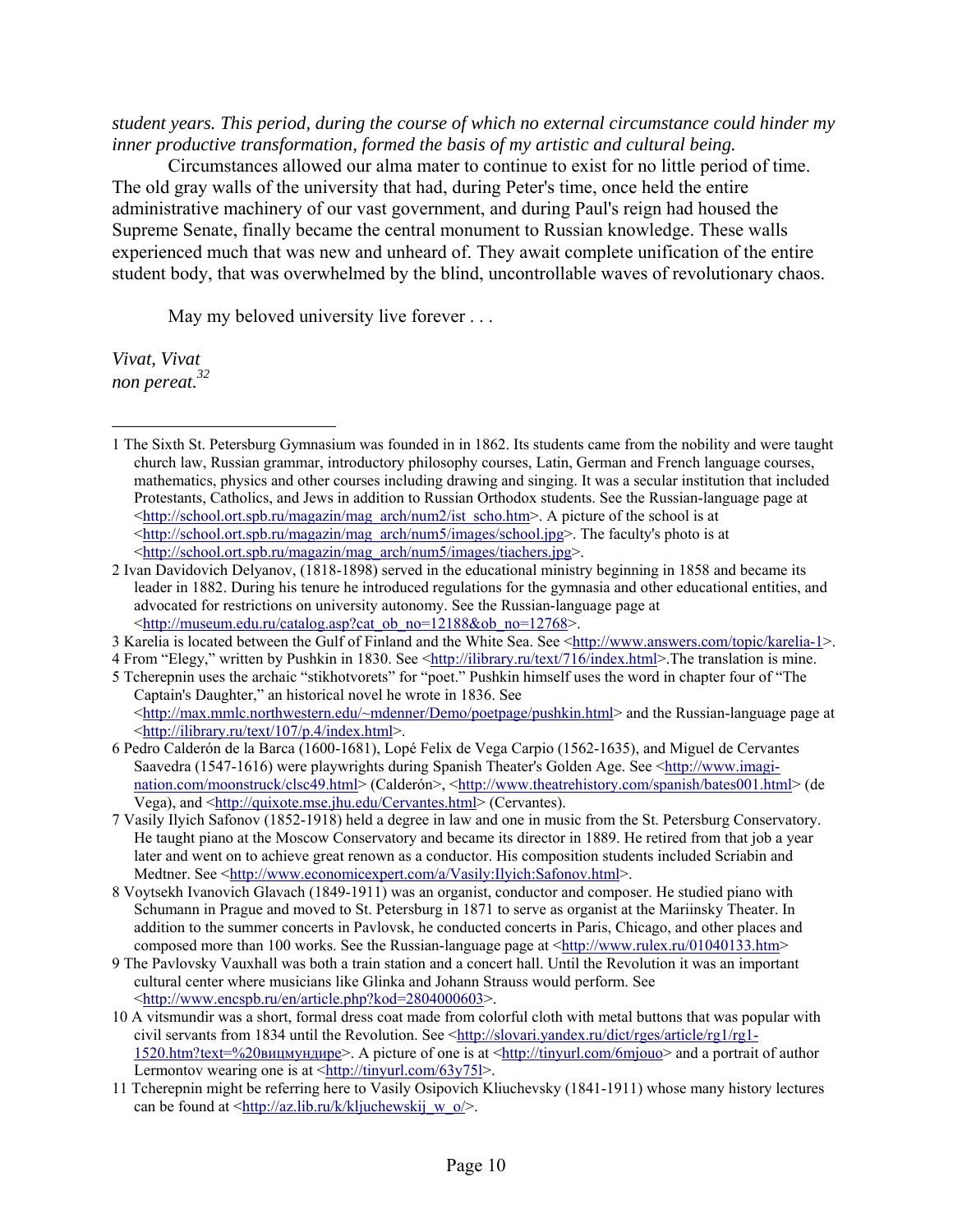- 12 Mikhail Tikhovich Yablochkov (1848-1906) studied law at the Moscow University and served in various regional governmental offices. His "History of Russian Nobility" is "a classic study of the multi-century history of the noble estate." See the Russian-language pages at  $\frac{\text{http://www.5ballow.ru/dictionary/full/15708/3>}}{$  and <http://www.moscowbooks.ru/book.asp?id=330516>.
- 13 Tcherepnin might be referring here to Ivan Egorovich Zabelin (1820-1909), whose writings centered around Kievian Russia. See the Russian-language page at <http://www.rudata.ru/wiki/Забелин%2С\_Иван\_Егорович>.
- 14 Nikolaj Mikhailovich Korkunov (1853-1904) studied law at the St. Petersburg University and taught there beginning in 1889. His dissertation was "Imperial decree and the law," and his "General Legal Theory," which Tcherepnin mentions here, has been widely translated. See the Russian-language page at <http://www.rulex.ru/01110817.htm>.
- 15 Nikolai Lvovich Duvernois (1836-1906) was born in Moscow and studied law at the Moscow University, where he was particularly interested in ancient Roman law. His "Sources of Law and the Courts in Ancient Russia" "sheds light on the multifaceted history of [Russian] law and remains to this day a primary source on the topic." See the Russian-language page at <http://www.rulex.ru/01050193.htm>.
- 16 A picture is available at <http://www.encspb.ru/bigimage.php?kod=2805310000>.
- 17 A photo of the School of Jurisprudence and a Russian-language article about it is available at <http://www.law.spb.ru/history.htm>.
- 18 Ivan Yakovlevich Foynitsky (1847-1913) studied law at St. Petersburg University and taught criminal law there from 1871 to 1913. In 1895 he founded the International Society of Criminal Lawyers and served as its president until 1905. See the Russian-language page at <http://tinyurl.com/59w4rg>.
- 19 Like Tcherepnin's family, Nikolai Dmitrievich Sergeyevski (1849-1908) came from Pskov (about 200 miles southwest of St. Petersburg). He studied law at St. Petersburg University. His dissertation topic was "On the meaning of causal connections in criminal law." He became a Senator in 1904. See the Russian-language page at <http://www.jurfak.spb.ru/library/collection/Sergeevs.htm>.
- 20 Tcherepnin uses "po naznacheniiu," which can have various meanings whether used in a legal, economic, or scientific context. In its legal interpretation it usually connotes representing the poor or underprivileged.
- 21 Mikhail Ivanovich Gorchakov (1838-1910) graduated from the St. Petersburg Spiritual Academy in 1861 and taught at various German and Swiss universities. He entered the St. Petersburg law school as an auditor and in 1865 his publication "On the Origin and System of Praetorian Edits" won him a silver medal and a Bachelor of Law degree. See the Russian-language page at  $\langle \text{http://www.rulex.ru/01040630.htm>}\rangle$ .
- 22 The Okhta River is one of the tributaries of the Neva river in St. Petersburg. See <http://www.encspb.ru/en/article.php?kod=2803997887>.
- 23 Vasily Vladimirovich Efimov (1857-1902). His master's thesis at the St. Petersburg University was "Outline of the history of ancient Roman kinship and inheritance." He strove "not only to ascertain the facts of the past, but also to discover the connection among the legal institution, the general societal structure and the ideas of a given period." See the Russian-language page at <http://www.rulex.ru/01060214.htm>.
- 24 Nikodim Pavlovich Kondakov (1844-1925) studied at the Moscow University and then studied classical archeology and Italian painting at museums in Italy. His doctoral dissertation was "The history of Byzantine art and iconography in Greek miniatures." He began teaching at the St. Petersburg University in 1888. See the Russian-language page at <http://www.spbu.ru/History/275/Chronicle/spbu/Persons/K\_ondakov.html>.
- 25 Pavel Ivanovich Georgievsky (1857-1928) graduated from St. Petersburg University in 1879. After studying statistics and population science for a few years in Germany and France, he began to teach at St. Petersburg University in 1882. See the extensive Russian-language biography at <http://www.rosreferat.ru/economy/623.htm>.
- 26 Petr Vasilevich Nikitin (1849-1916) was Rector at the St. Petersburg University from 1890-1897, Deacon from 1897-1900, and Vice President of the Science Academy from 1900-1916. See the Russian-language pages at  $\langle$ http://www.philarts.spbu.ru/about/history> and  $\langle$ http://www.philarts.spbu.ru/about/history/dekan\_list/>.
- 27 St. Petersburg University was founded in 1819. See Tcherepnin, op cit., p. 128, note 88.
- 28 Mikhail Saltykov-Shchedrin (1826-1889) was a noted writer and satirist. Growing up on a family estate where serfs were mistreated, he later became acquainted with the social critic Belinsky, who had a strong influence on his subsequent political beliefs. See the Russian-language page at  $\langle \text{http://www.saltykov.net.ru/>}$ .
- 29 The Soviet version reads "at another time" (v inoe vremja), not "my time" (v moe vremja).
- 30 Tcherepnin, *op. cit.*, p. 128, note 89 attributes this to a character in Chekhov's short story "Late Blooming Flowers." The quotation, which is slightly askew (увидеть все небо в алмазах), is from Sonya's monologue at the end of act IV of Chekhov's play "Uncle Vanya" (1896). See the English version at <http://www.my-